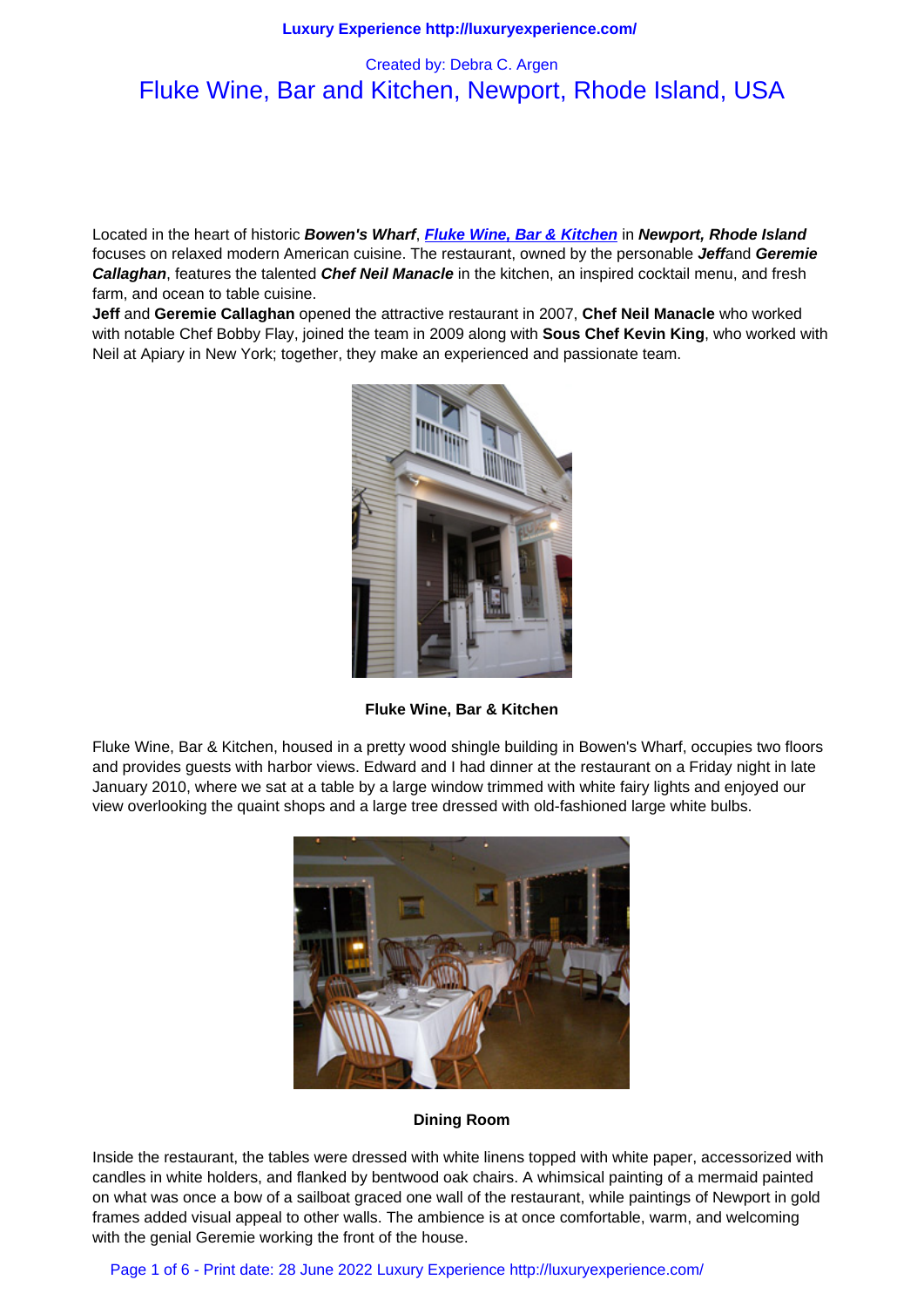### **Luxury Experience http://luxuryexperience.com/**

Created by: Debra C. Argen



### **Artwork**

Fluke Wine, Bar & Kitchen takes its cocktail and spirits menu seriously, and by that I mean that the restaurant uses freshly squeezed juices, features inspired cocktails, and their list of spirits is equally impressive. Their list of rums reads like a sailing guide with stops in Trinidad, Puerto Rico, Haiti, US Virgin Islands, Venezuela, Antigua, Bermuda, Martinique, Barbados, Jamaica, Anguilla, and Dominican, or as Geremie referred to it, island sailing via the glass; with other spirits equally well-represented.

Sitting on the second level of the restaurant, we could hear the distant yet distinct sound of a cocktail shaker being expertly shaken at the bar on the third level, which was music to our ears and enough to convince us to begin our evening with one of their signature cocktails, the Fluke Sunset, a delectable potent potable made with Barbancourt 3-Star, Passion Fruit, Ginger, Lime Juice, and Super POM, which our waiter shook and poured tableside.

# **Fluke Sunset**



1 ½ oz

Barbancourt 3-Star Rum 3 count

1 oz

Passion Fruit Ginger Nectar 2 count

½ oz

Fresh lime juice 1 count

1 oz

Simple Syrup 2 count

½ oz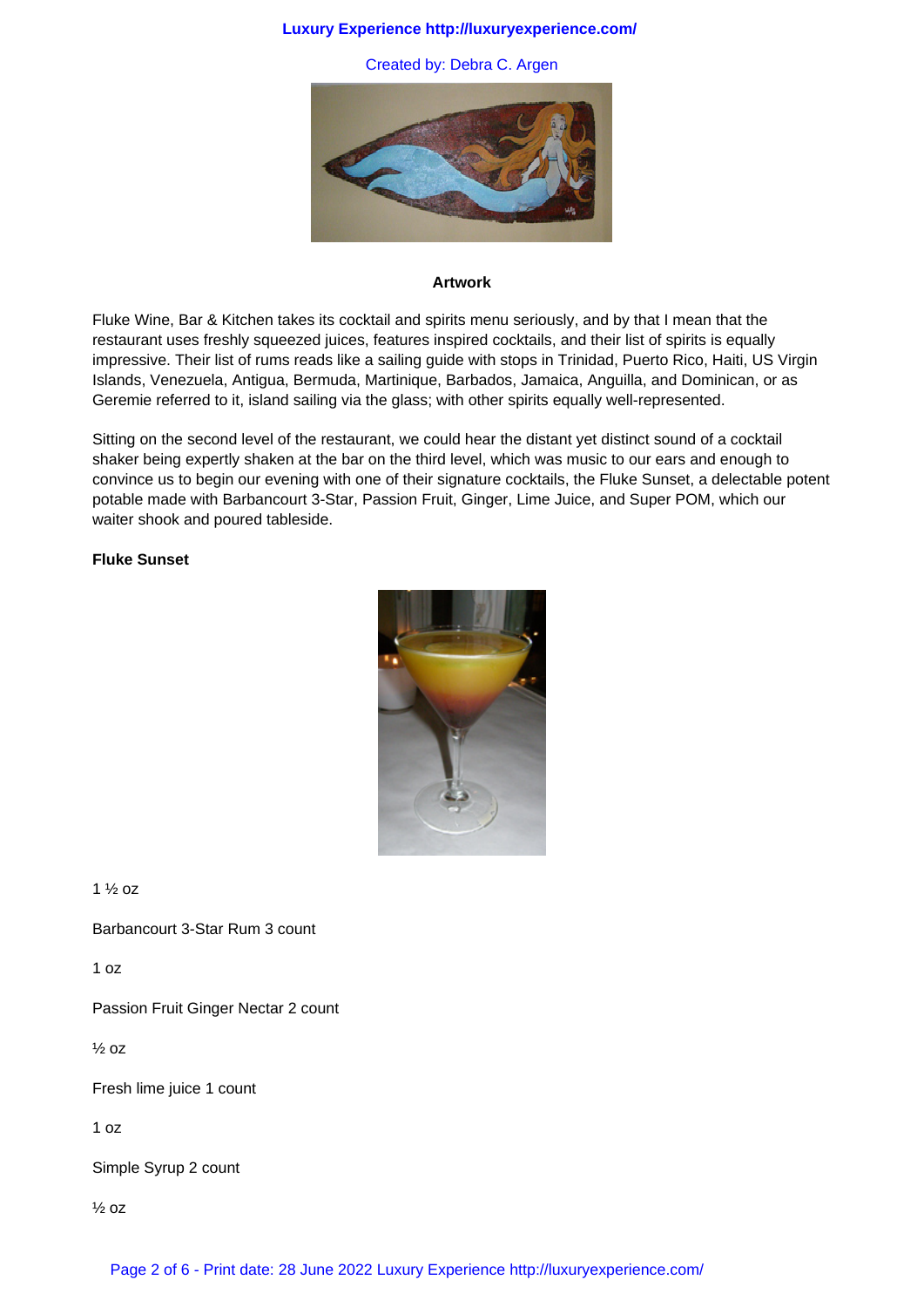Created by: Debra C. Argen

Super POM 1 Count

Garnish: Lime Pinwheel Glass: Cocktail/Martini

In mixing glass combine all ingredients except Super POM. Add ice, shake well and strain into chilled cocktail glass. Add Super POM then garnish with lime pinwheel atop cocktail.

To accompany our Fluke Sunset cocktails, Chef Neil Manacle sent us an amuse bouche of delicately golden chicken empanadas accompanied by tomatillo, lime juice, pumpkin seed, and green chile dipping sauce, which was a delightful introduction to his style.



#### **Amuse Bouche**

Edward continued with a first course of Cornmeal Crusted Calamari over Roasted Pineapple Green Chile Salsa, which was calamari that was lightly dusted, cooked to crispy golden perfection, and presented on a bed of roasted pineapple with a hint of spice from the chile, and the interplay of sweet and savory tempered with spice melded beautifully in this dish.



**Cornmeal Crusted Calamari**

I had the Roasted Beet Salad with Toasted Pistachio Crema, which was an artistic presentation of thinly sliced alternating red and yellow beets topped with crème fraiche, chopped pistachios, and garnished with micro beet greens.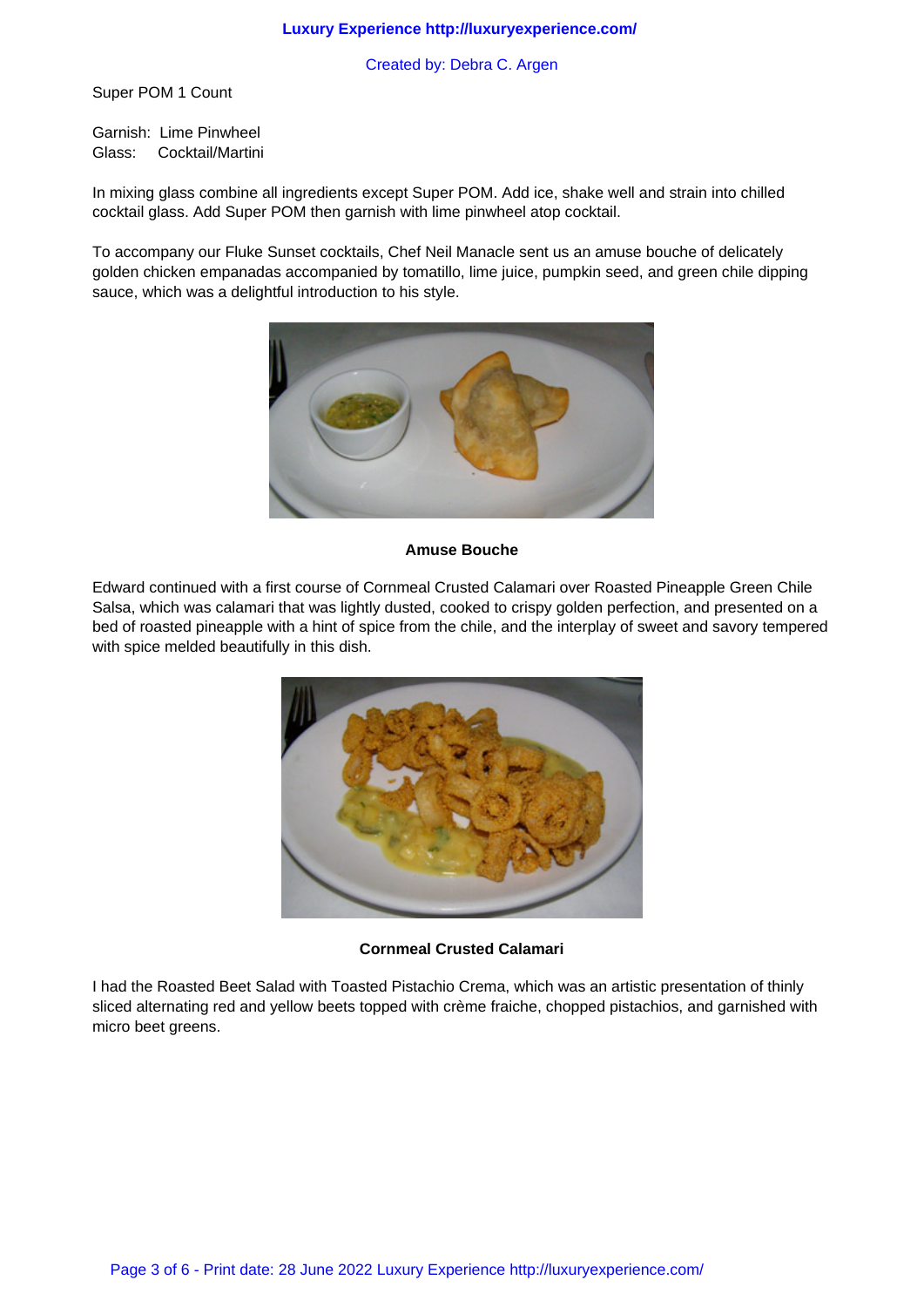#### **Luxury Experience http://luxuryexperience.com/**

Created by: Debra C. Argen



#### **Roasted Beet Salad**

For Edward's second course, he had the Shellfish Pan Roast, a lovely mélange of Scallops, Clams, Mussels, and Shrimp presented in a deep bowl with a rich broth and garnished with a grilled sliced baguette, which was reason enough to drive to Newport. Before Jeff Callaghan opened Fluke Wine, Bar & Kitchen in 2007, he represented premium wines throughout the United States, and he brings his passion and his talent to the restaurant with an impressive selection of domestic and international wines offered by the bottle, as well as wines by the glass. The shellfish was paired with a Clos La Chance Pinot Noir, Santa Cruz Mountains 2007.



#### **Shellfish Pan Roast**

I continued with Wild Mushroom Risotto with Asiago and Truffle Oil, which was a heady mixture of wild mushrooms married to al dente risotto, with shallots, onions, and chicken broth, topped with Asiago, and enhanced with truffle oil, which was paired with a Frog's Leap Sauvignon Blanc, Napa 2008.



## **Wild Mushroom Risotto**

We ended the evening on a sweet note with pastry made by **Sous Chef Kevin King**. Edward had a fabulous Pear Walnut Cake with Fig Preserves, which was a delicate cake studded with poached pears, baked in an individual flute pan, and served warm from the oven accompanied by housemade fig preserves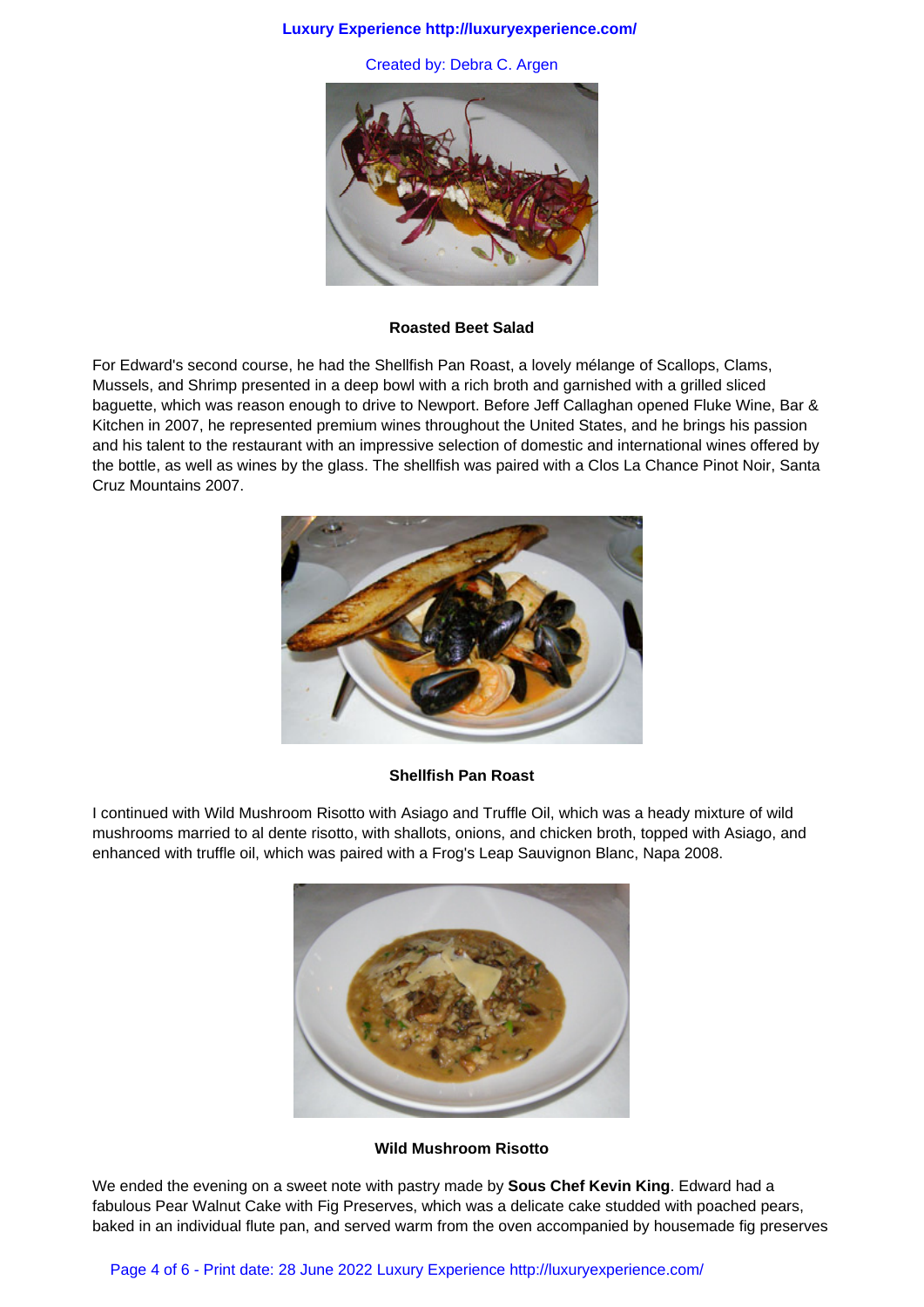### **Luxury Experience http://luxuryexperience.com/**

Created by: Debra C. Argen

and toasted chopped nuts.



**Pear Walnut Cake**

I had the Goat's Cheesecake with Candied Kumquats, which was an individual round of silky and creamy cheesecake made from a blend of goat cheese, ricotta, and cream cheese, and was enhanced with a lovely accompaniment of slightly bittersweet candied kumquat.



**Goat's Chees ecake with Candied Kumquats**

Since the menu at Fluke Wine, Bar & Kitchen changes by the season, as well as by the catch, we cannot wait to have dinner again the next time we are in Newport. Fluke Wine, Bar & Kitchen is open during the winter from Thursday through Sunday from 5:00 pm, and is open nightly during the summer from 5:00 pm. Reservations are recommended.



**Chef Neil Manacle and Sous Chef Kevin King**

Read about **Fluke Wine, Bar & Kitchen** in the **Chefs' Recipes**section where **Chef Neil Manacle** shares his recipe for **Grilled Lamb T Bones with Fried Hummus, Dates, Figs, and Apricots**.